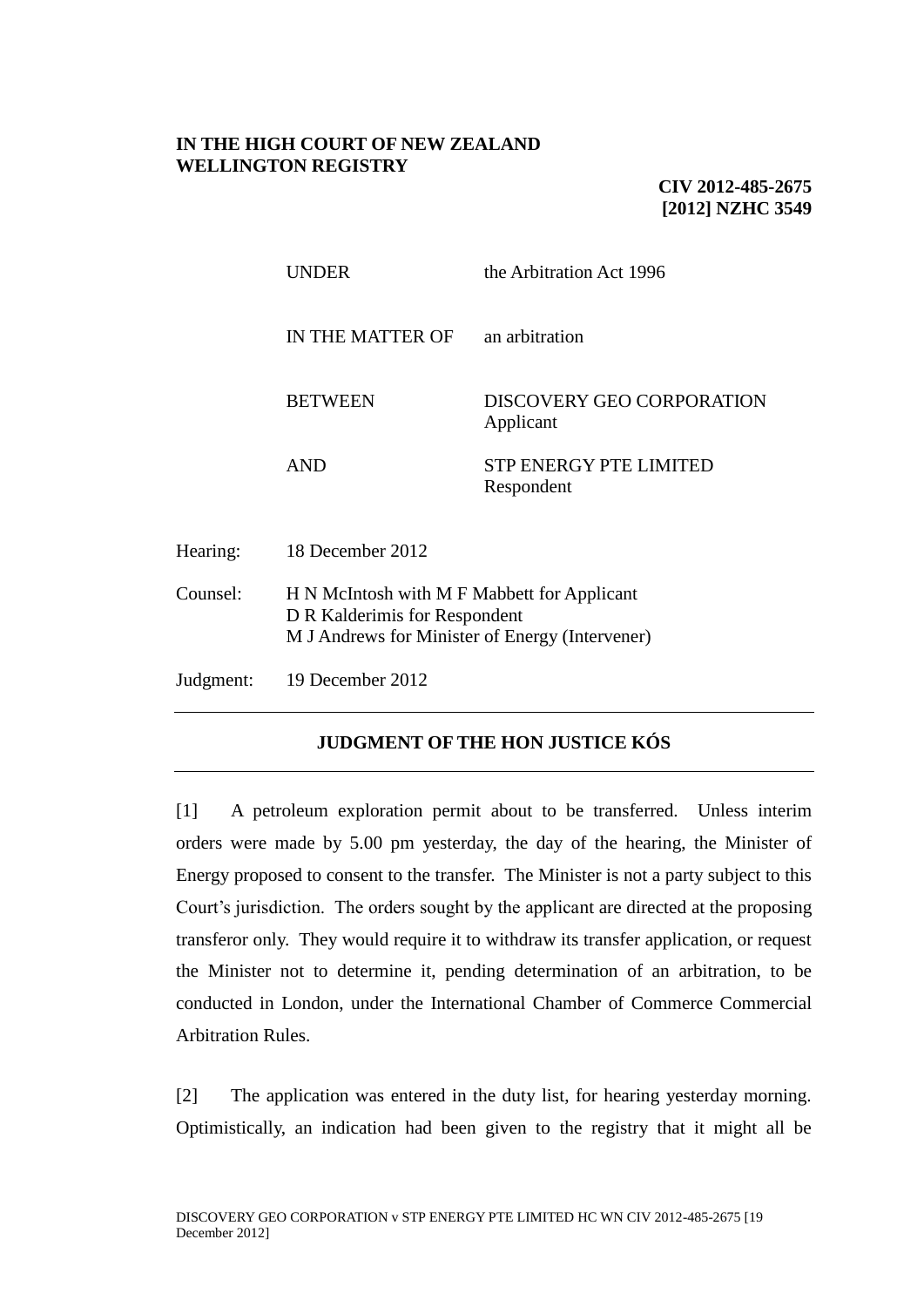disposed of by 11.00 am. Realistically, we finished a little before 3.00 pm. By then I had formed a clear view on the merits of the application.

[3] To enable parties to know where they stood by 5.00 pm I dismissed the application, with reasons to follow.

[4] These are my reasons.

## **Background**

[5] The present application is brought under Articles 9(2), 17A and 17B of the First Schedule of the Arbitration Act 1996 (the Act). So far as relevant, these provide:

### **9** *Arbitration agreement and interim measures by court*

- ...
- (2) For the purposes of paragraph (1), the High Court or a District Court has the same powers as an arbitral tribunal to grant an interim measure under article 17A for the purposes of proceedings before that Court, and that article and article 17B apply accordingly subject to all necessary modifications.

### **17A** *Power of arbitral tribunal to grant interim measure*

Unless otherwise agreed by the parties, the arbitral tribunal may, at the request of a party, grant an interim measure.

### **17B** *Conditions for granting interim measure*

- (1) If an interim measure of a kind described in subparagraph (a), (b), or (c) of the definition of that term in article 17 is requested, the applicant must satisfy the arbitral tribunal that—
	- (a) harm not adequately reparable by an award of damages is likely to result if the measure is not granted; and
	- (b) the harm substantially outweighs the harm that is likely to result to the respondent if the measure is granted; and
	- (c) there is a reasonable possibility that the applicant will succeed on the merits of the claim.

[6] The applicant, Discovery Geo Corporation (DGC), is a registered overseas company. It is headquartered in Texas. The respondent STP Energy Pte Ltd (STP) is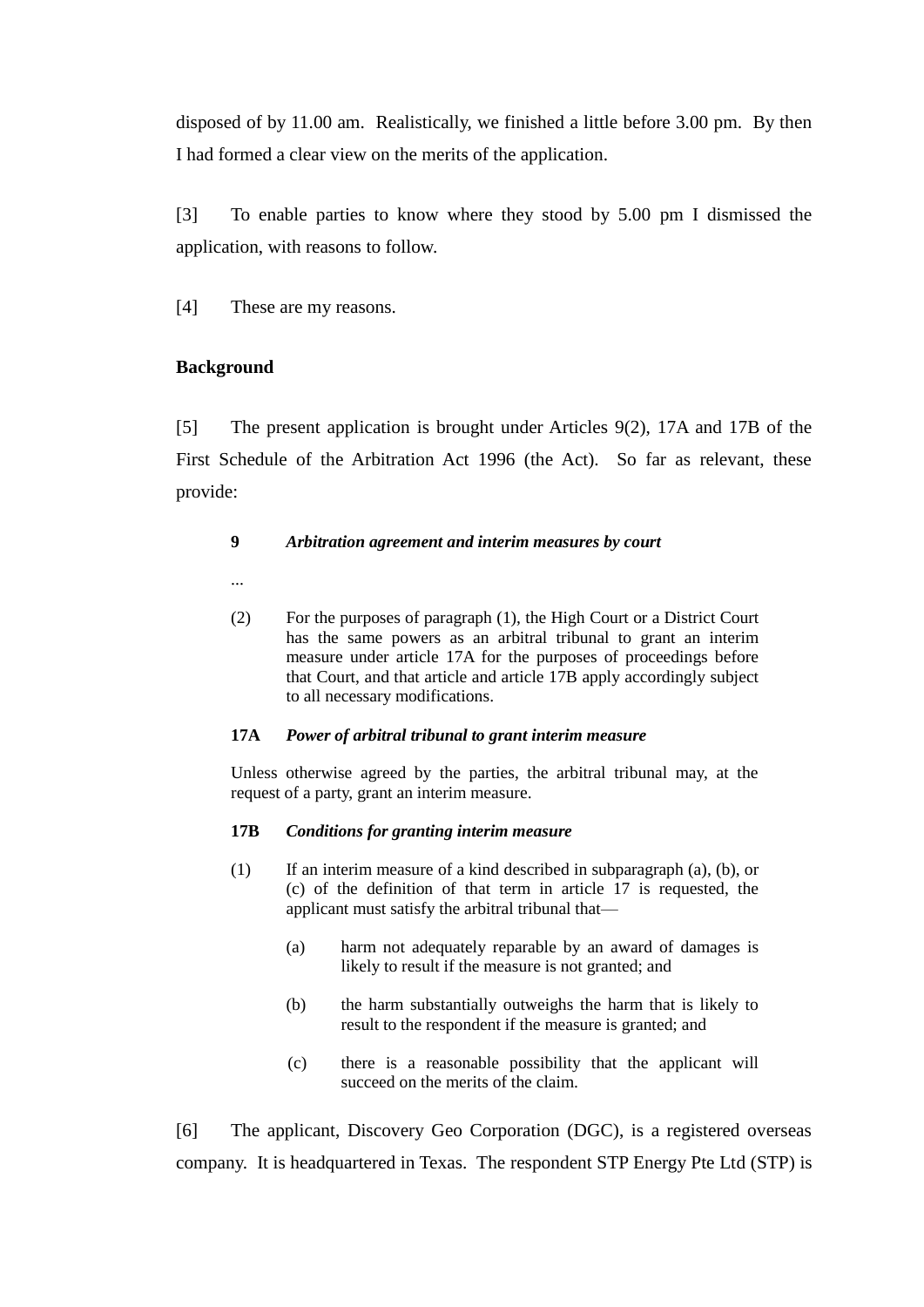a company incorporated in Singapore. Together they are parties to an agreement dated 18 April 2000. It is known as the "Definitive Agreement". The Definitive Agreement relates to petroleum exploration permit PEP38479 (the permit). It covers an area of  $411 \text{km}^2$  in the Awakino area, in the Taranaki Basin. It straddles the 12 mile limit, but is wholly within the country's Exclusive Economic Zone.

[7] DGC's president and chief operating officer, the rather colourfully named Vanessa Gayle Black White, has sworn an affidavit. She is not the only colourful aspect of this application. A memorandum filed by STP informs me that company's sole director and shareholder, Mr Jimmy Seah, is "presently on a dog sled expedition in the hinterlands of northeastern Ontario and can be contacted, weather, signal and batteries permitting, only by satellite phone".

[8] Ms White refers in her affidavit to a press release issued by STP. It states that within the permit area there is an estimated 25.9 bcf of gas and 1.7 million barrels of condensate. Also, to the application for appraisal permit submitted by STP to the Minister. That estimated the total project revenue for the Mangahewa formation, located in the permit area, at approximately USD\$607 million.

[9] The permit was first granted in February 2002 to DGC and associated companies of the applicant. In April 2008 DGC and Scorpius Holdings Pte Limited entered into the Definitive Agreement. That agreement was novated two months later, in June 2008, to STP. All Scorpius' rights were thereby assumed by STP. A further month later an operating agreement was also entered. Little attention was given to it in the hearing before me.

[10] The Definitive Agreement provides that, subject to governmental consents, DGC conveys to [STP] the "Assigned Interest". That comprises 100 per cent of the permit and associated assets "but excluding the Retained Interest". The "Retained Interests [sic]" are defined as "Overriding Royalty Interest" and a "25 per cent working interest" in wells drilled or proposed to be drilled in the permit area. STP is to pay 100 per cent of the costs relating to drilling and testing of what is called the "Obligation Well", through to "temporary suspension" of that well. That is, I am informed, through to the point of commercial exploitation. Costs subsequent to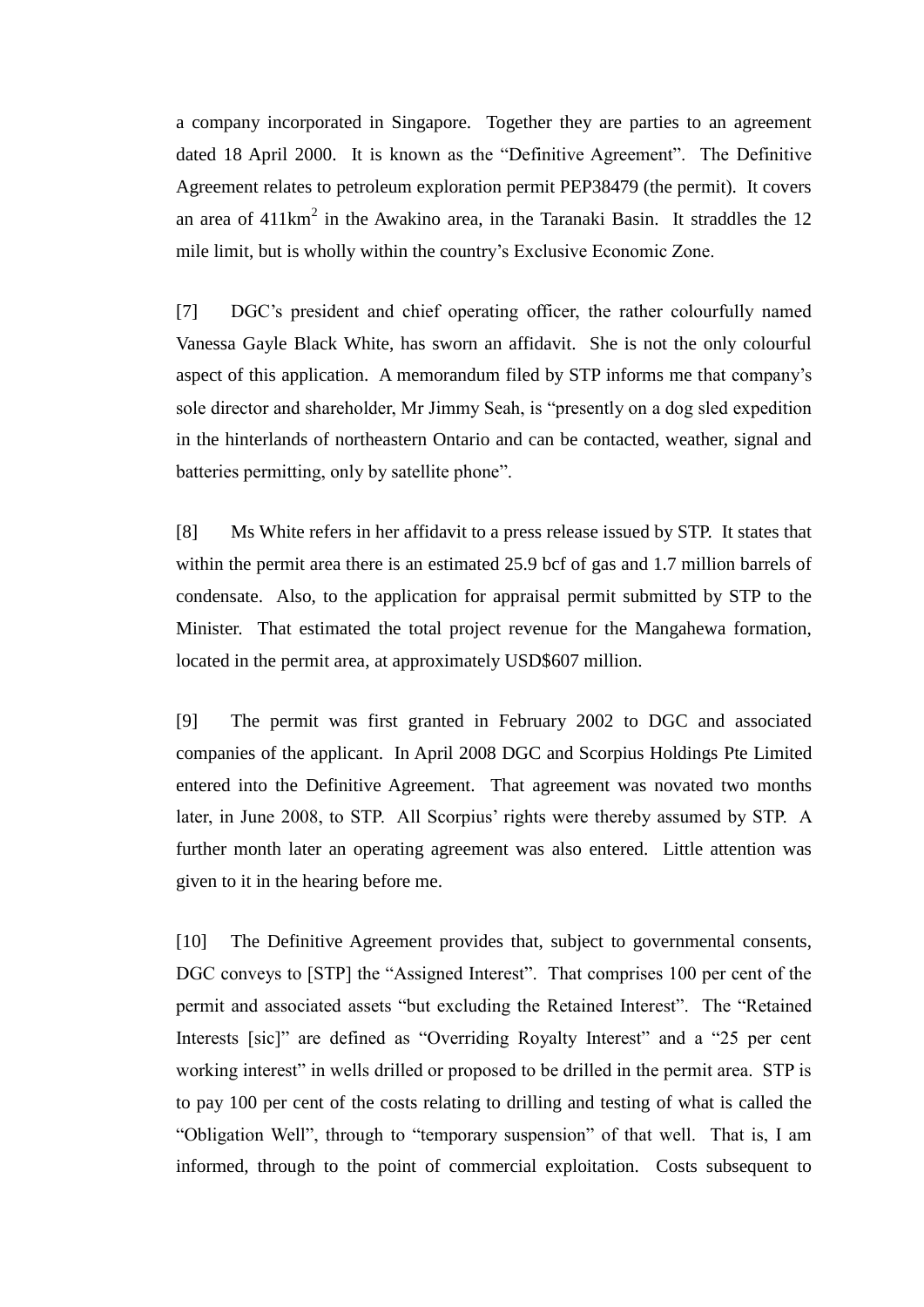temporary suspension of the well, or its plugging and abandonment, are to be borne "in accordance with the respective working interests, to wit: [STP] 75 per cent working interest and [DGC] 25 per cent working interest". Clause 5.5 then provides:

Upon payment by  $[DGC]$  of its proportionate share of the Completion  $Costs<sup>1</sup>$ on the Obligation Well, [STP] will re-assign or cause to be reassigned to [DGC] or its nominee a 25 per cent (25%) interest in the permit subject to the consent of the Minister pursuant to s 41 of the Crown Minerals Act ...

[11] The Definitive Agreement provides for dispute resolution, ultimately arbitration, in London, under English law, in accordance with the Commercial Arbitration Rules of the International Chamber of Commerce (ICC).

[12] In 2009 a dispute arose between DGC and STP. Ms White deposes that DGC claimed that STP had failed properly to test the Obligation Well. A reference and counter reference were filed with the ICC. Those proceedings were settled by execution of a release in September 2010.

[13] That release has now given rise to the present dispute. It suffices for present purposes to quote what Ms White says about that:

- 2.23 [DGC's] interpretation of the release (and its intention when it signed that document) is that the release settled the arbitration and any actionable claims between the parties that existed *at that time*. However, the Release did not extinguish [DGC's] interest in the permit, or any of the collateral rights that accrued or continued to accrue under the Definitive Agreement or Operating Agreement.
- 2.24 It appears that STP now takes the position that the release settled existing *and any future claims*, with the effect that [DGC] can never enforce its various rights in relation to the permit (ie, without saying so, the release effectively terminated the Definitive Agreement and Operating Agreement and ended all of [DGC's] interest in the permit). [DGC] considers that interpretation to be not only wrong, but specious. It is also completely inconsistent with subsequent statements made by STP to us in an operating committee meeting in October 2011, as I explain further below.

[14] The minutes of that October 2011 operating committee meeting appear to have been prepared by STP. They record:

 $1$  Defined to mean all costs and expenses incurred with respect to the well after the point of temporary suspension.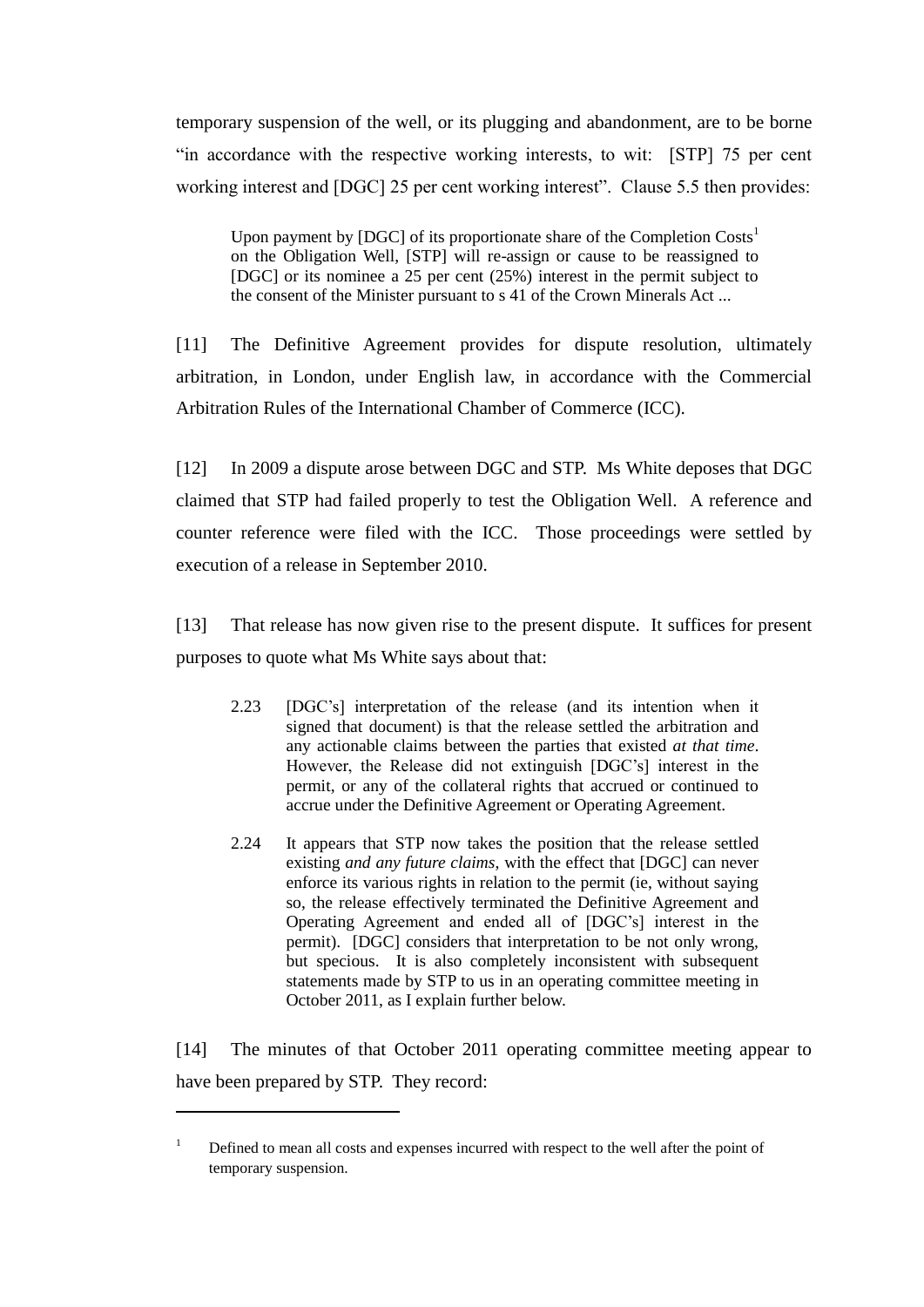In accordance with the documents governing the parties relationship (the Definitive Agreement dated April 18 2008 and the joint operating agreement executed by the parties in July 18 2008 ... [DGC] has agreed to make a decision concerning the level of its participation of the STP and the programme presented at this OCM ... on or before December 1 2011.<sup>2</sup>

[DGC] will endeavour to provide to STP evidence of [DGC's] authority to represent and make binding decisions on all of the parties whose interests are subsumed in the 25 per cent identified in the Governing Documents *and held beneficially by STP on behalf of [DGC] and its partners*. 3

Upon [DGC's] election to participate up to 25 per cent in the Program and the payment of [DGC's] proportionate share of the past costs, STP will agree, subject to existing rules and regulations of the New Zealand government, to assist [DGC] in being placed as a legal owner of up to 25 per cent interest in the permit.<sup>4</sup>

[15] Ms White deposes that in April 2012 DGC became aware, from public announcements made by Loyz Energy Limited (Loyz), a Singaporean company listed on that country's stock exchange, that STP was "purporting to sell its interests in the permit to Loyz". On 7 June 2012 DGC served notice of dispute under the Definitive Agreement. It alleged repudiation of that agreement by STP. In part because STP had expressly asserted that DGC had "no rights and/or has released whatever rights it may have held" in the permit. Relief sought in the notice included:

An injunction requiring [STP] to procure the recording of [DGC's] 25 per cent interest on the permit.

[16] Ms White suggests that Loyz is an associated company of STP. There is support for that in the evidence. STP's three representatives at the October 2011 operating committee meeting are all also senior employees of Loyz. Ms White also claims that Loyz was aware of the dispute over DGC's permit rights when it entered into the transfer agreement in August 2012. It would not, therefore, be a bona fide transferee for value without notice.

 $\overline{\phantom{a}}$ 

…

…

<sup>&</sup>lt;sup>2</sup> At [2].

 $\frac{3}{4}$  At [4]. (Emphasis added).

At  $[6]$ .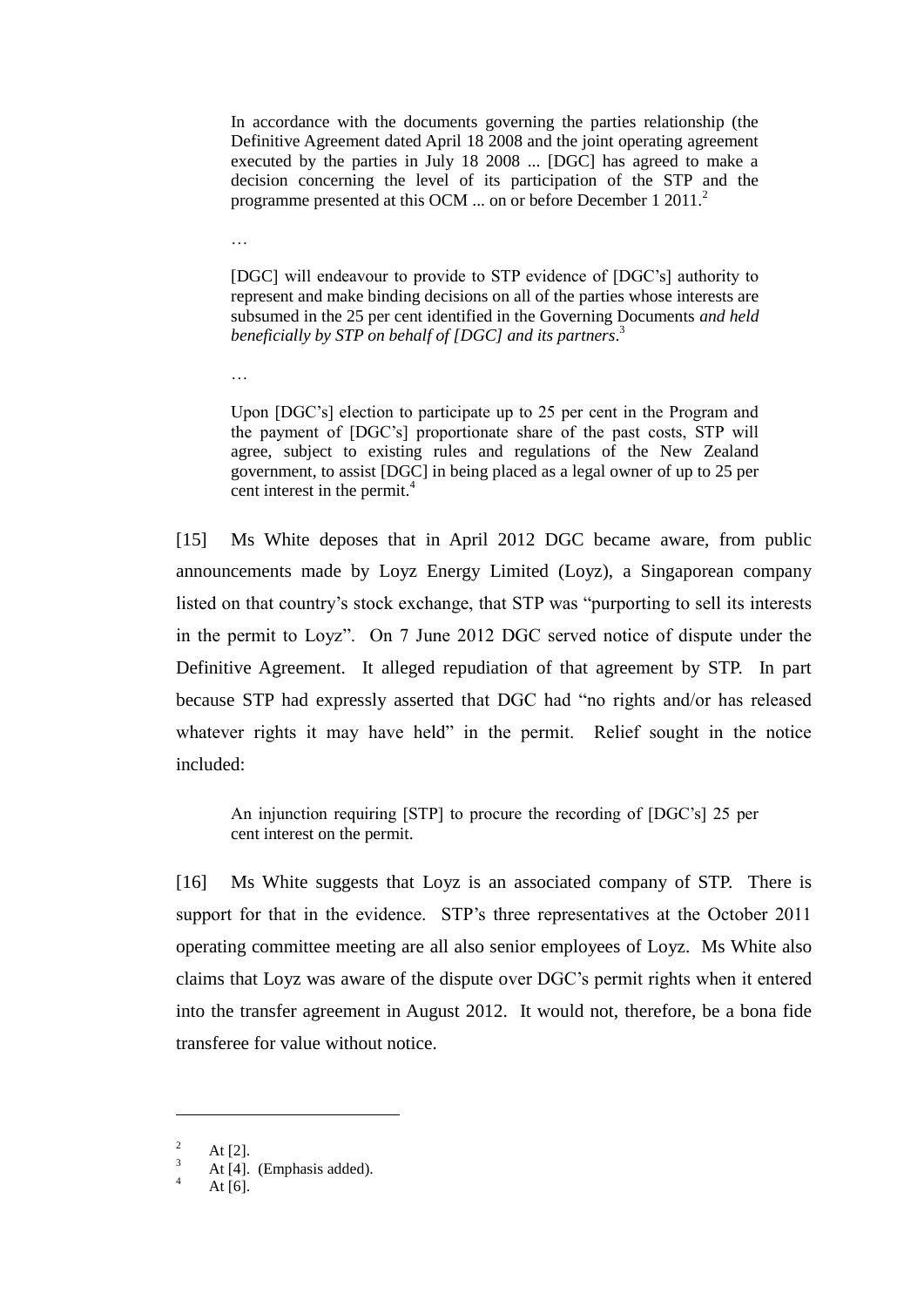[17] Ms White then deposes that "we later discovered that on 6 August 2012 Loyz Energy had announced that Loyz had entered into an agreement to acquire a 90 per cent interest in the permit". That statement is ambiguous. However it appears DGC became aware of the transfer agreement in August or early September 2012. The announcement by Loyz stated:

... Loyz NZ Ventures Limited, a subsidiary of Loyz Oil [itself a subsidiary of Loyz] has on 6 August 2012 entered into a farm-in agreement ... with STP in relation to the acquisition of certain interests in [the] permit.

[18] Section 41(2) of the Crown Minerals Act 1991 requires an application for consent to a transfer of a permit or any interest in a permit to be made within three months of that agreement. It follows from this that DGC should have been aware that Loyz (or its New Zealand subsidiary) would make an application to the Minister not later than 6 November 2012. Logically, it was likely to make application well before then.

[19] On 13 September 2012 DGC's New Zealand solicitors wrote to STP stating that DGC had recently become aware that STP had purported to enter into an agreement with Loyz to transfer the permit. The letter alleges that to be repudiation of the Definitive Agreement, seeks a copy of the agreement and seeks "confirmation" that STP will not apply for transfer of the permit pending resolution of the disputes already notified. Failing that:

Our client may without further prior notice duly applies to the High Court of New Zealand for an injunction preventing STP from dealing with PP38479 in any manner pending resolution of the disputes in the notices.

[20] In fact Loyz NZ had already made application: on 3 September 2012. DGC did not know that at the time. But, in the circumstances, such action could hardly have surprised it.

[21] A further letter was sent on 23 September 2012 seeking a formal undertaking, by 26 September 2012. Absent such undertaking, however, "[DGC] will proceed as previously advised".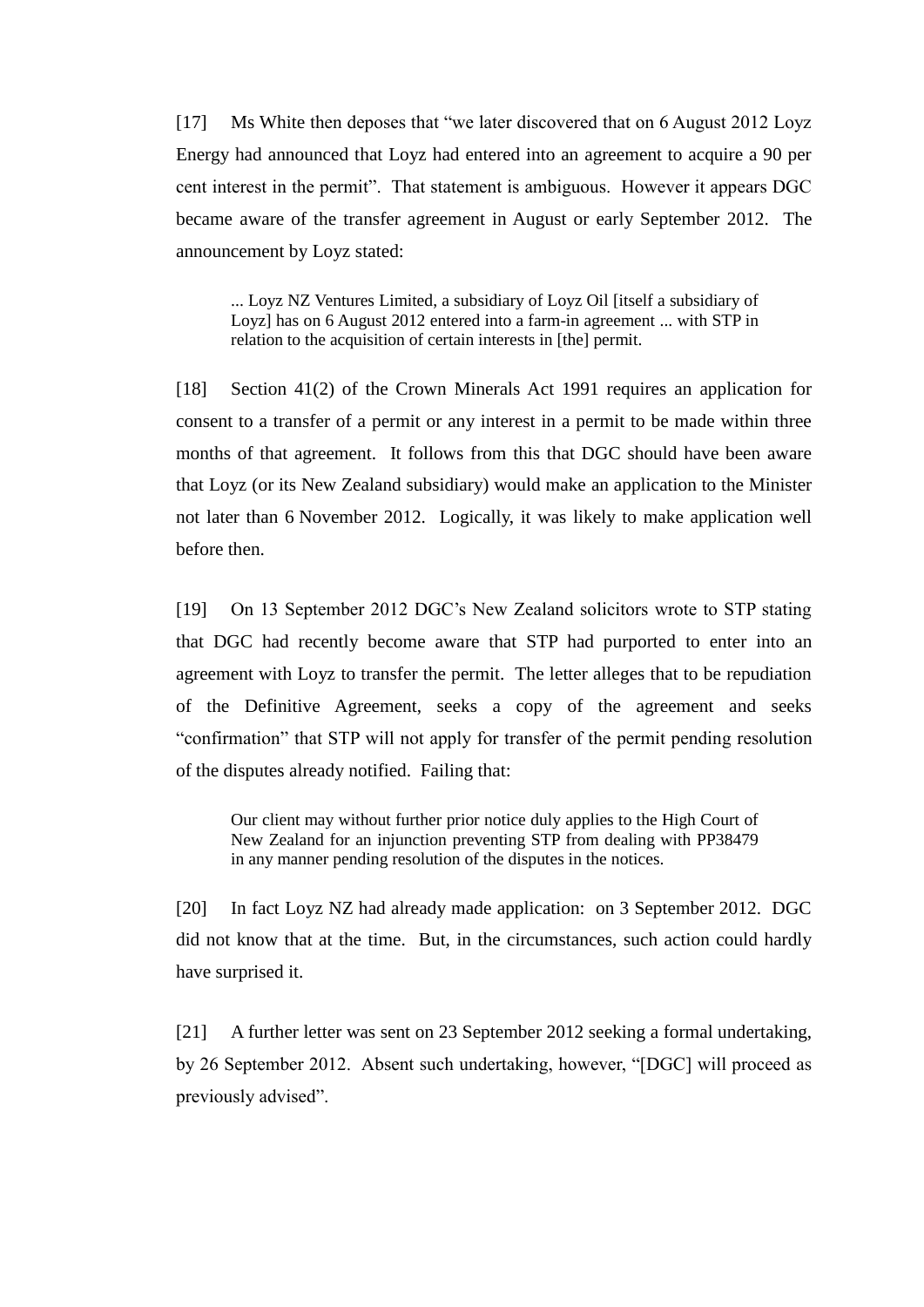[22] On 26 September 2012 STP declined to give the undertaking. It noted what it perceived to be DGC's failure to commence ICC arbitration proceedings. It also insisted that any injunction proceedings take place on an on notice, rather than on a without notice basis.

[23] On 9 October 2012 DGC's United States counsel referred the dispute to the International Court of Arbitration in Paris. The reference asserts that DGC is the owner of a 25 per cent beneficial working interest in the permit, and that the release of the previous arbitration resolved only that arbitration and did not affect the substantive rights of DGC in the permit. It also alleges:

STP Energy has wrongfully repudiated the Definitive Agreement and the operating agreement and has wrongfully transferred [DGC's] working interest in the permit.

It is quite clear that the reference as drafted by DGC's United States counsel proceeds on the basis that there had been already an "illegal transfer" of its interests in the permit. Also that the STP/Loyz agreement had "wrongfully transferred" DGC's interests.

- [24] Relief requested of the arbitration tribunal is as follows:
	- 21. [DGC] requests that this Tribunal declare the following:
		- (a) That the discharge agreement entered into by [DGC] and [STP] did not and does not affect [DGC's] ownership interest in the permit;
		- (b) The Definitive Agreement and the operating agreement are in full force and effect.
		- (c) [STP] breached the Definitive Agreement and the operating agreement by repudiating same.
		- (d) STP [conspired with Loyz Energy and Loyz NZ to wrongfully transfer [DGC's] working interest in the permit.
		- (e) [DGC] has suffered damages.
		- (f) The value of the permit according to [STP] is not less than \$607 million USD.
	- 22. [DGC] requests that the Tribunal award [DGC], as damages, \$151 million for [DGC's] 25 per cent working interest in the permit.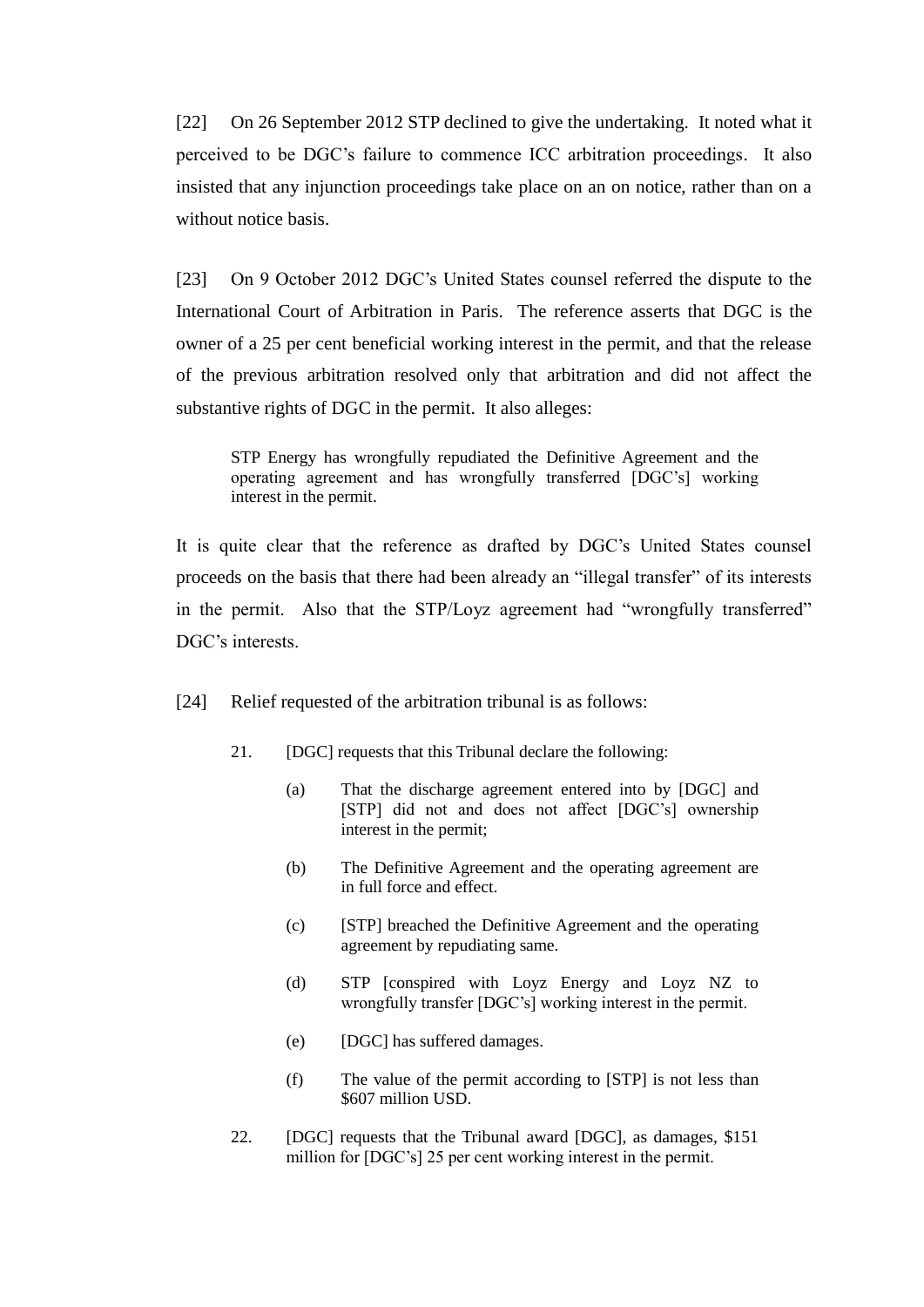[25] The arbitration tribunal, which will comprise three members, has not yet been established. Pending receipt of STP's formal arbitral answer, DGC had obtained an extension from the ICC for the payment of its \$147,000 setting down fee. Absent payment, the tribunal will not be constituted. STP's answer was received only after the present application was filed.

[26] On the following day, 10 October 2012, DGC wrote to New Zealand Petroleum & Minerals (NZP&M). That is the division of the New Zealand Ministry of Business Innovation and Employment that deals with Crown minerals issues. The letter noted DGC's awareness of the agreement between STP and Loyz. It noted DGC's claimed interest in the permit. It went on to request that NZP&M "suspend approval" of transfer of any interest in the permit until the dispute had been resolved.

[27] On 23 October 2012 NZP&M wrote to STP, following DGC's letter of 10 October 2012. A copy of the letter was sent to DGC. The letter refers expressly to "the application for Ministerial consent to the transfer of [the permit] from STP to Loyz NZ". DGC should have been aware from this letter that such an application had been made. Indeed Ms White drew exactly that inference. In her affidavit she says:

The reference in that letter to STP's application for consent was the first time that [DGC] became aware that an application had been made. However, we still did not know *when* the application had been made, and therefore how long NZP&M had already had to consider it.

[28] Nor, though, does it appear DGC actually asked the question of NZP&M. An Official Information Act request not directed to that issue elicited, on 4 December 2012, that an application for s 41 transfer consent had been filed on 3 September 2012. In my view, given what had gone before, that should not have been a surprise to DGC.

#### **Application for interim measures**

[29] On Friday 14 December 2012 DGC filed an originating application for interim measures under Articles 9(2) and 17 of the First Schedule of the Act. The memorandum filed in support of the application seeks urgency. It states that the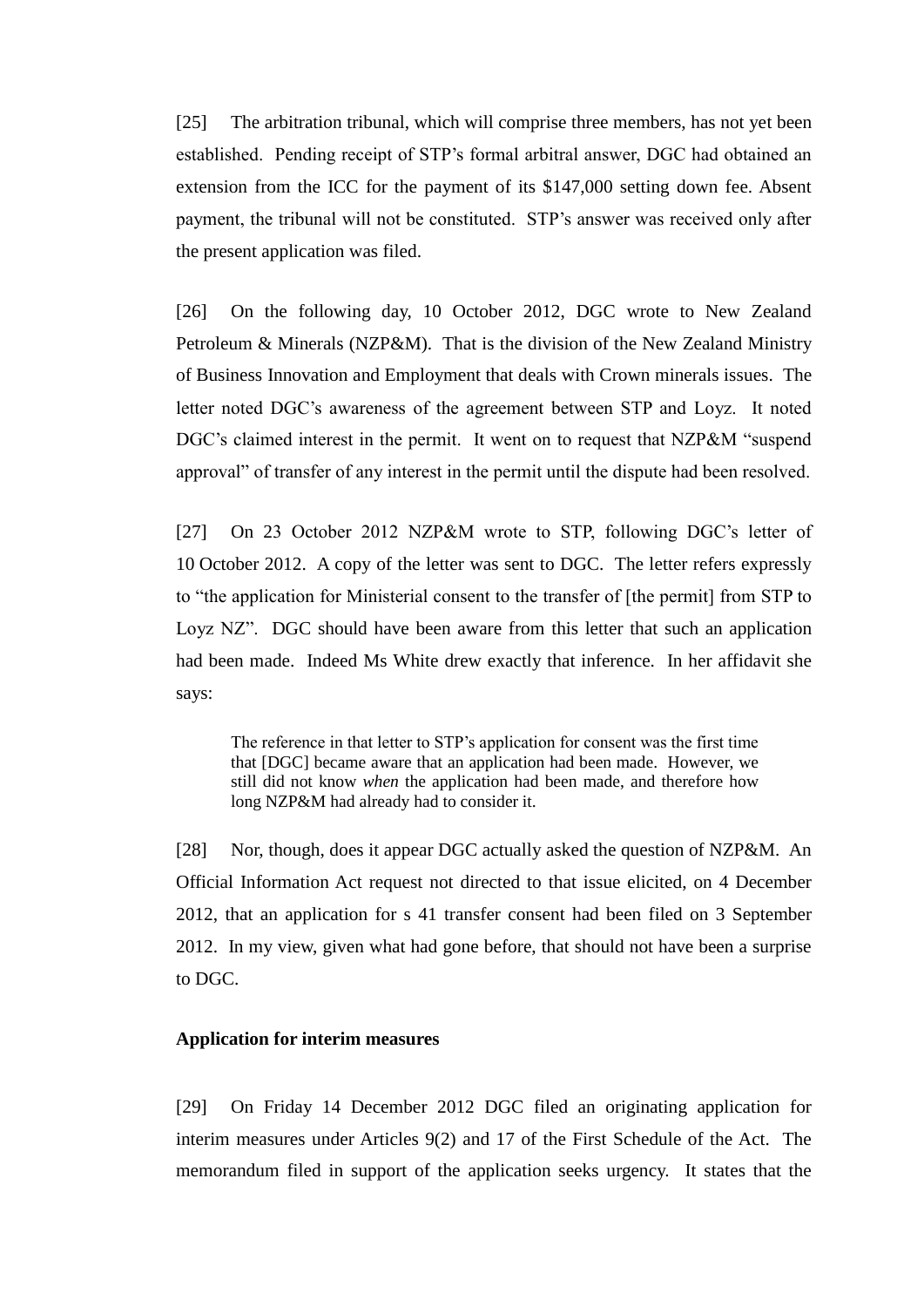interim measures are sought because, if consent were to be granted, "it is possible that could have the effect of extinguishing or seriously compromising [DGC's] rights in respect of the permit that are the subject to the arbitration, such that a subsequent arbitration award in [DGC's] favour could practically be rendered pyrrhic." The memorandum goes on to seek "an urgent preliminary hearing ... if necessary on a *Pickwick* basis".

- [30] The orders sought are as follows:
	- (a) an order directing STP immediately to withdraw its currently outstanding application dated 3 September 2012 to the Minister of Energy under s 41 of the Crown Minerals Act 1991 for consent to transfer PEP38479;
	- (b) an order prohibiting the respondent from making any further s 41 application; or alternatively
	- (c) an order prohibiting the respondent from completing the transfer of, and otherwise transferring, the permit.

In each case, "pending the outcome of the arbitral proceeding described below or further order of this Court".

[31] Two changes to the application were made when the hearing commenced. The first is that DGC has produced an undertaking as to damages. Secondly, more nuanced relief is now sought. Rather than seek an order that STP withdraw its application for transfer, DGC now seeks instead:

Orders [that] the respondent ... immediately request that the Minister of Energy (or his delegate) takes no further steps in relation to the respondent's application ... pending substantive hearing of this application.

#### **Respondent's position**

[32] On Monday 17 December 2012 STP's counsel filed a seven page memorandum. It contends that STP does so under protest (in particular, as to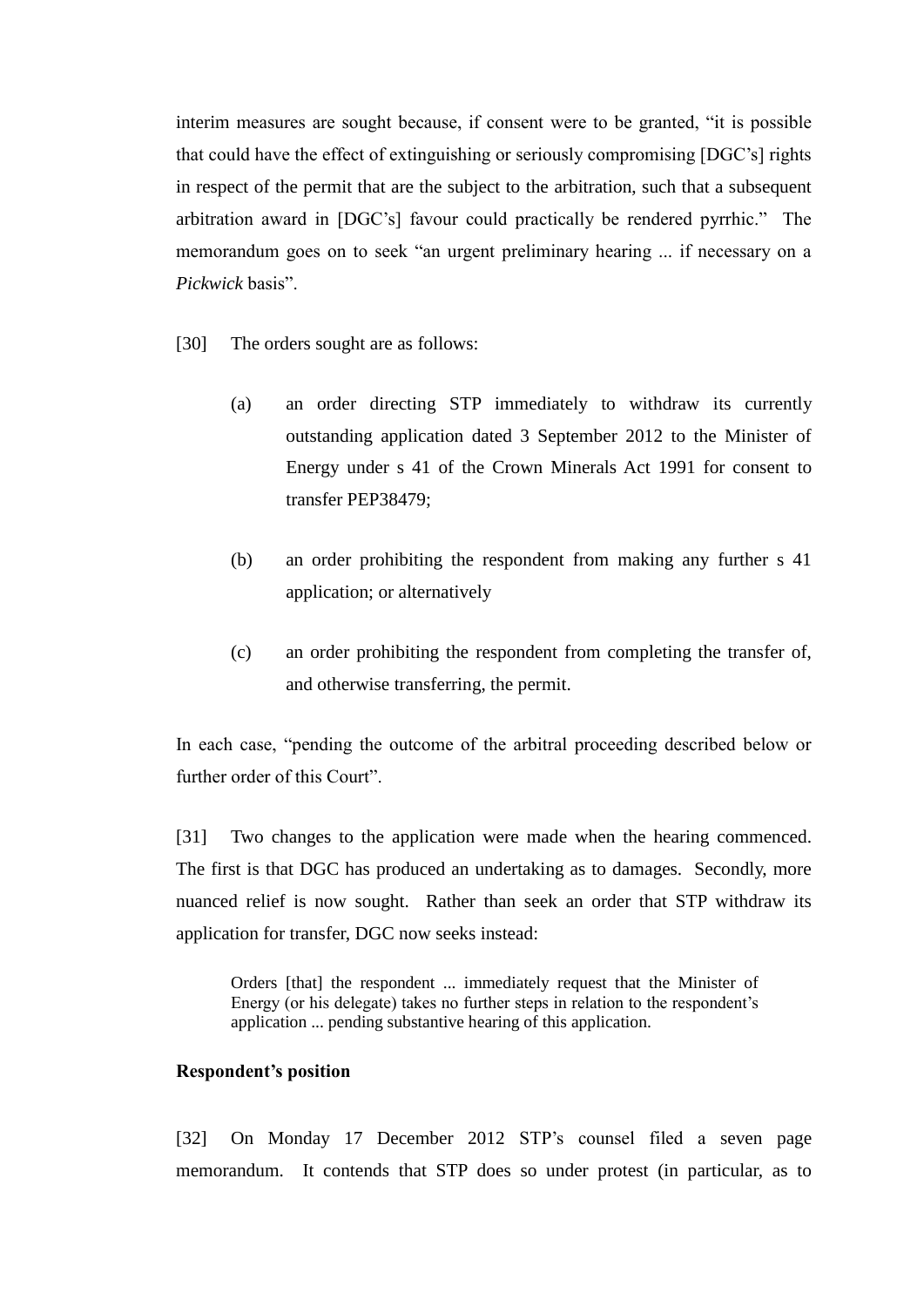jurisdiction), on a *Pickwick* basis only, and that the application, to the extent that relief is granted, must be treated as a without notice application. I accept that that characterisation is appropriate. Indeed it was anticipated by DGC's counsel, as I have noted at [29].

[33] The respondent's memorandum takes seven points by way of opposition to the application. First, in terms of Article  $17B(1)(a)$  – whether harm is adequately reparable by damages – STP takes the point that the London ICC arbitration seeks damages only, and not specific performance or other injunctive or restitutionary relief. On that basis the present application is not for interim measures supporting relief sought in the arbitration. Mr Daniel Kalderimis, for STP, suggested it was not so much to assist the arbitration as to "mount a collateral attack" on it. Secondly, STP contends that the High Court lacks jurisdiction to make ex parte (i.e. without notice) orders under Articles 9 and 17 of the Act (due to amendments made in 2007). Thirdly, STP wishes to protest jurisdiction. It is entitled to file a protest, and need not do so, under the rules, until three working days before a hearing date. It has been denied that entitlement. But there is no question that its wish to protest forum is legitimate. I will discuss that contention further later. Fourthly, in terms of Article  $17B(1)(b)$  - the balance of harm - STP complains of the absence of evidence of financial probity to support the undertaking given as to damages. Mr Kalderimis submitted it was "worthless" without that supporting information. Fifthly, STP submits that the effect of the relief sought initially, withdrawing the s 41 application, would be that the agreement between STP and Loyz could be denied legal effect. The effect of s 41(2) would mean that withdrawing the application would necessitate STP and Loyz having to renegotiate a new agreement to fit within the statutory three-month timeframe in that provision. Sixthly, STP submits there has been here egregious delay: DGC became aware of agreement in principle to transfer the permit in April 2012. It became aware of the agreement proper in August or September. It indicated, twice, in September its intention to seek injunctive relief. But then it did nothing about it until the last minute - when it should have been aware that time was likely running for ministerial consideration of the application. Seventhly, in terms of Article  $17B(1)(c)$  – reasonable prospect of success – STP submits two things: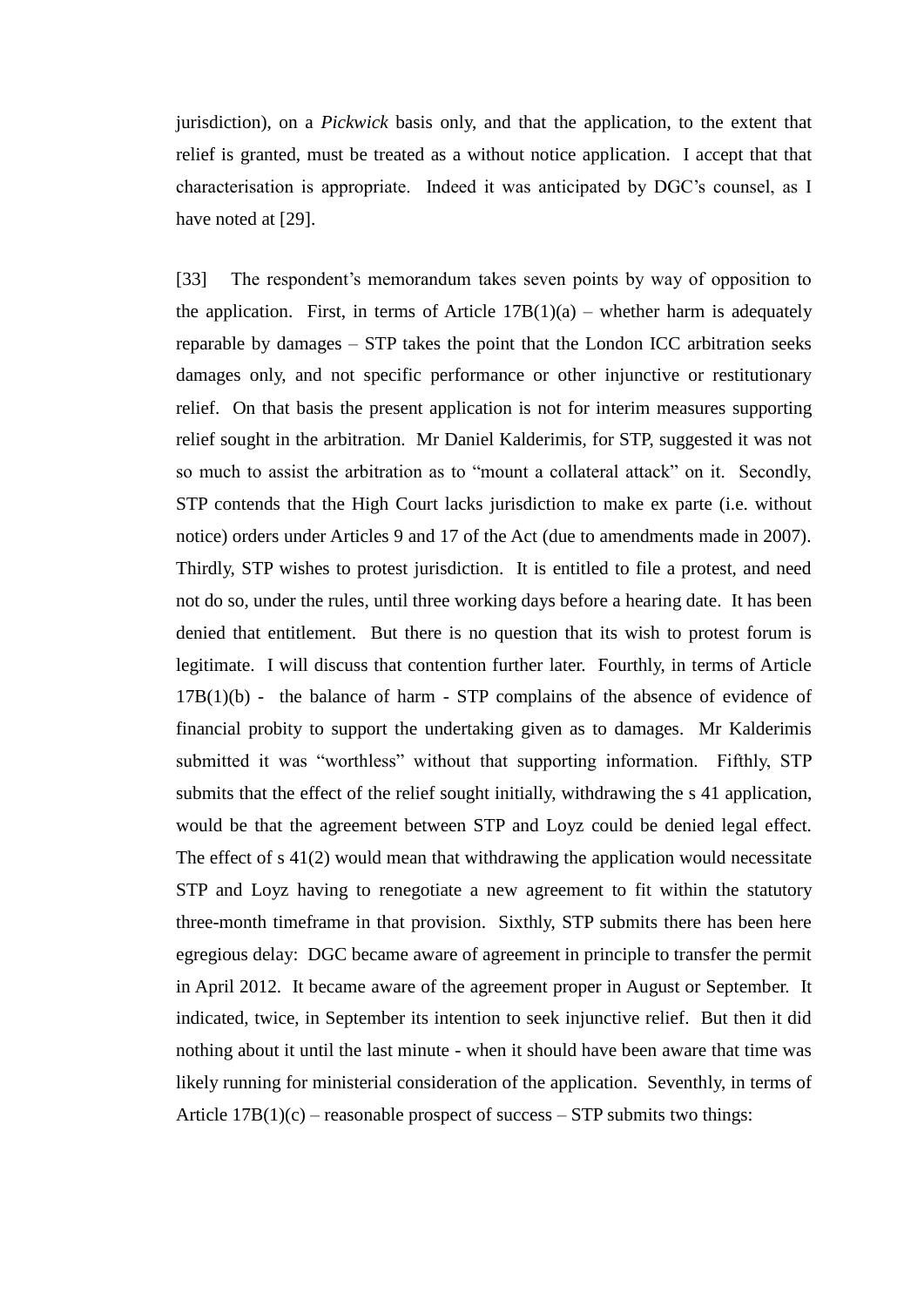- (a) assignment rights have never been triggered, so that DGC has no entitlement to re-transfer; and
- (b) any claim DGC has in relation to rights in the permit was extinguished by the release in 2010, following the 2009 arbitration initiative.<sup>5</sup>

#### **The Minister intervenes**

[34] The Minister applied to intervene in relation to the question of what relief might be granted. There was no protest to that intervention. The Minister is not of course a party to these proceedings. Nor is Loyz. These proceedings are brought under the Arbitration Act 1996. Neither the Minister nor Loyz enjoy any arbitral nexus with the parties to this proceeding. No application for judicial review has been brought against the Minister. No proceedings for unlawful interference with contractual relations have been brought against Loyz in these or the Singaporean courts.

[35] The Minister has made clear through counsel that NZP&M is required to process the application in a timely way, absent special circumstances. It does not consider such circumstances exist. Whether a dispute might constitute special circumstances was considered by the Court of Appeal, in the context of judicial review, in *GXL Royalties Ltd v Minister of Energy*.<sup>6</sup> It is clear that consideration has been given to that decision by officials. NZP&M's online permit register closed at 4.30 pm yesterday. It will not reopen until 16 January 2013. NZP&M considers it is duty-bound to make its decision before close of business this year.

#### **Discussion**

 $\overline{a}$ 

[36] It was convenient to consider this application under six headings:

<sup>5</sup> See [12] above.

<sup>6</sup> *GXL Royalties Ltd v Minister of Energy* [2010] NZCA 185.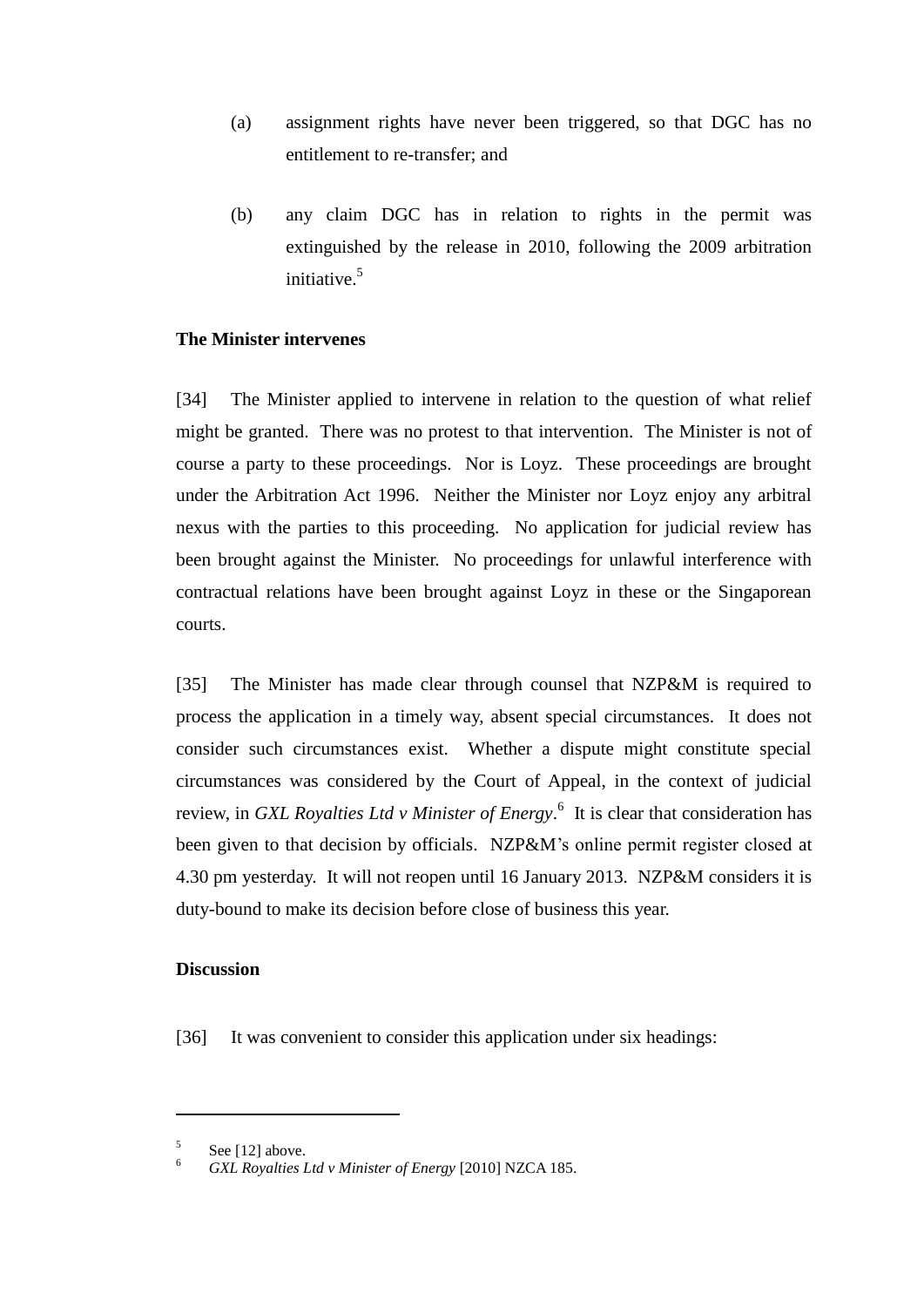- (a) jurisdiction;
- (b) whether the interim measures are supportive of any relief sought in the arbitration;
- (c) whether harm not adequately reparable by an award of damages is likely to result if interim measures are not granted;<sup>7</sup>
- (d) whether that harm substantially outweighs the harm likely to result to  $STP$  if the interim measures are granted; $\frac{8}{3}$
- (e) whether there is a reasonable possibility that DGC will succeed on the merits of the claim;<sup>9</sup> and
- (f) whether there are any other factors militating for or against interim measures.

## *Jurisdiction*

[37] I do not accept Mr Kalderimis' submission that the Court lacks statutory authority under the Act to grant without notice orders under Article 9(2). That submission is said to flow from amendments made to the Act in 2007. In Dicey Morris & Collins, *Conflict of Laws*,<sup>10</sup> the editors note that Article 9(2) now provides that the Court has the same powers as an arbitral tribunal to grant interim measures. They go on to say that the New Zealand Courts "apparently do not have the power to grant ex parte relief in aid of arbitration". The proposition is the subject of more detailed discussion in *Williams & Kawharu on Arbitration.* 11 The authors of that work note that, prior to the 2007 amendment, Article 9(2) provided that the High Court had the same power as it has for the purpose of proceedings before the Court

 $\frac{7}{8}$  Art 17B(1)(a).

Art  $17B(1)(b)$ .

<sup>&</sup>lt;sup>9</sup> Art 17B(1)(c).<br><sup>10</sup> Discussions of

Dicey Morris & Collins, *Conflict of Laws* (14 ed, 4<sup>th</sup> supplement, Sweet & Maxwell Ltd, United Kingdom 2011) at 16.085.

<sup>11</sup> *Williams & Kawharu on Arbitration* (LexisNexis, Wellington 2011) at 9.5.1.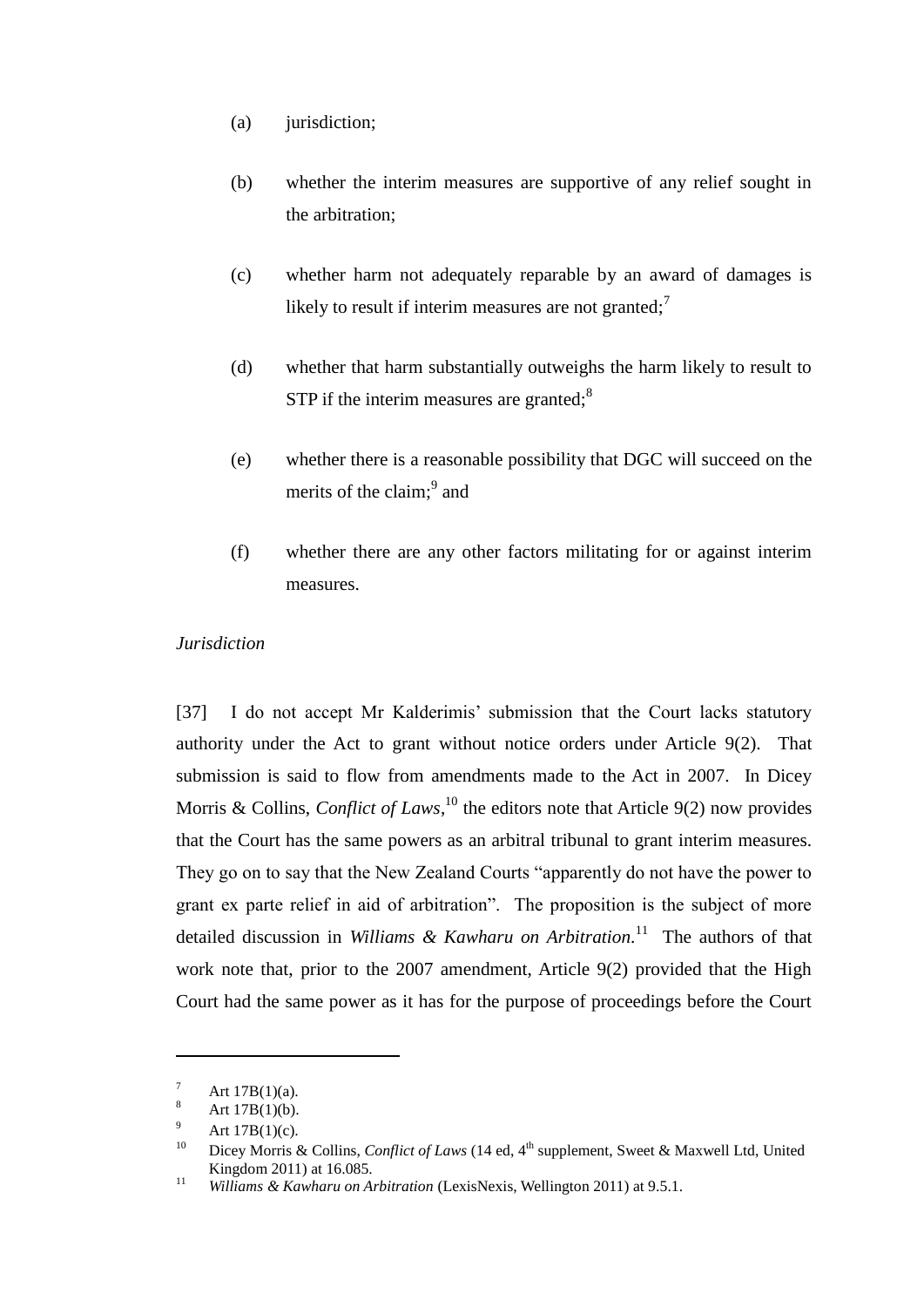to make orders, including an interim injunction or other interim orders. The result was that the Court had all the powers it had in relation to ordinary civil proceedings. The amendment to Article 9(2) provided the Court had only "the same powers as an arbitral tribunal to grant an interim measure under Article 17A ...". As they then note, tribunals do not have the power to act without notice under Article 17A, although they may make preliminary orders in that way under Article 17C. Having set up the proposition, *Williams & Kawharu* then demolish it. First, s 12 (which provides that an arbitration agreement, unless otherwise agreed by the parties, is deemed to provide that an arbitral tribunal "may award any remedy or relief that could have been awarded by the High Court") effectively restores the pre-2007 position. Article 17A need not be relied on, or treated as excluding that power. Secondly, Article 17C provides expressly for without notice preliminary orders. It would, they say, be surprising to conclude that a Court cannot grant without notice interim measures. With that analysis I agree. The construction suggested by *Williams & Kawharu* ensures that the Act remains consistent with the UNCITRAL Model Law on which the Act was based.

[38] Moving however beyond the question of whether the Court has statutory authority in principle, to whether it has jurisdiction in fact in this case, I find Mr Kalderimis' alternative argument as to jurisdiction compelling. There are two aspects to it.

[39] First, jurisdiction at heart is dependent on valid service on the defendant.<sup>12</sup> DGC was here entitled to issue proceedings as of right against STP. Leave was not required under High Court Rule 6.28. But it has not actually served STP in the manner required by the Rules. It has emailed copies to STP's director, Mr Seah (the gentleman dog sledding in the northern wastes) and to a Ms Tan. It is not entirely clear who she is. Of course, Mr Kalderimis has received copies of the application and was able to file a comprehensive response, albeit under protest. But that is not service in terms of the Rules. Where service offshore is involved, some rectitude is required. It involves, as has often been said, an exercise of sovereignty within the

 $\overline{a}$ 

<sup>12</sup> *Cockburn v Kinzie Industries Inc* (1988) 1 PRNZ 243 (**HC**).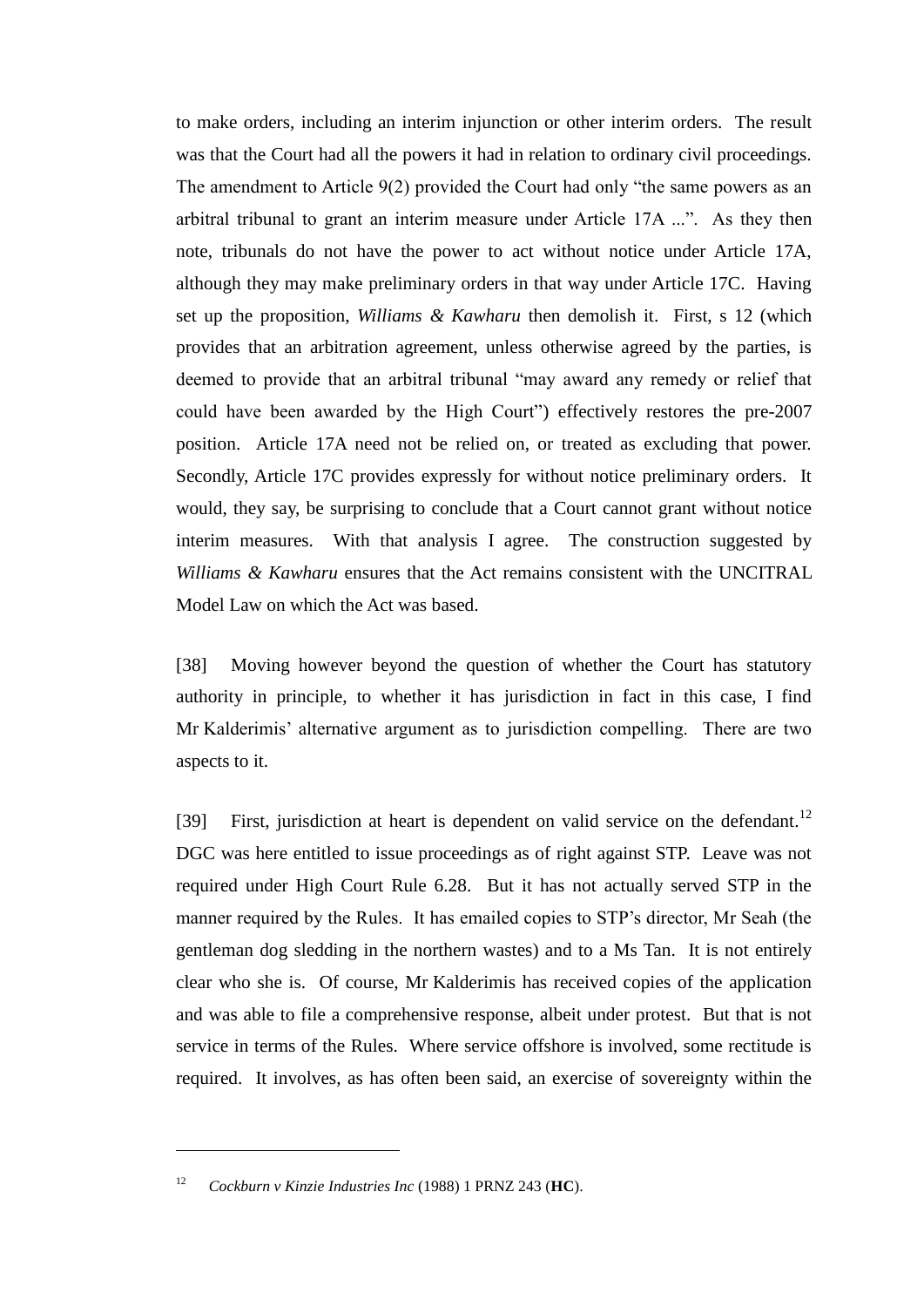country in which service is effected.<sup>13</sup> The more concessionary approach taken to service in *Argyle Estates Ltd v Bowen Group Ltd*,<sup>14</sup> a purely domestic proceeding, is not I think appropriate in a case involving extraterritorial service. Of course in some circumstances, involving true urgency, formal service by means of substituted service might be permissible. That much is contemplated by the English Court of Appeal decision in *Bayat v* Cecil.<sup>15</sup> However, no application for substituted service was made in this case.

[40] Secondly, even if I am wrong in the first respect, a more fundamental problem looms. If a foreign defendant has indeed been served, the Court has provisional jurisdiction. It is subject to any protest as to jurisdiction. In the present case such a protest is foreshadowed. STP makes these points: it is a Singaporean company, over which the New Zealand Courts have no personal jurisdiction. The ICC arbitration is taking place in London, where the English Courts have supervisory jurisdiction pursuant to the Arbitration Act 1986 (UK). The interim measures application does not concern an asset located in New Zealand (although that is debateable). No relief or order has been sought against the New Zealand decision-maker, and the only measures sought are orders that a Singaporean company with no presence in New Zealand takes steps to seek to influence that process.

[41] There is some debate in the authorities as to the extent to which a Court should resolve a protest application before granting interim orders. The authorities begin for present purposes with the decision of the Court of Appeal in *Advanced Cardiovascular Systems Inc v Universal Specialities Ltd.* 16 There the Court of Appeal held that any protest to jurisdiction must be considered and determined before dealing with an interlocutory application for summary judgment. In *Rimini Ltd v Manning Management & Marketing Pty Ltd* <sup>17</sup> Randerson J applied *Advanced Cardiovascular Systems* to conclude that a protest of jurisdiction must be considered

<sup>&</sup>lt;sup>13</sup> *Afro Continental Nigeria v Meridian Shipping Co SA (The Vrontados)* [1982] 2 Lloyd's Rep 241 (CA) at 245 per Lord Denning MR.

<sup>&</sup>lt;sup>14</sup> *Argyle Estates Ltd v Bowen Group Ltd* (2003) 17 PRNZ 57 (HC).

<sup>&</sup>lt;sup>15</sup> *Bayat v Cecil* [2011] EWCA CIV 135 at [68].

<sup>&</sup>lt;sup>16</sup> *Advanced Cardiovascular Systems Inc v Universal Specialities Ltd* [1997] 1 NZLR 186 (CA).<br><sup>17</sup> *Pinini Ltd. Manning Management*, *<sup>8</sup> Manhating Ptu Ltd* [2002] 2 NZLP 22 (UC).

<sup>17</sup> *Rimini Ltd v Manning Management & Marketing Pty Ltd* [2003] 3 NZLR 22 (HC).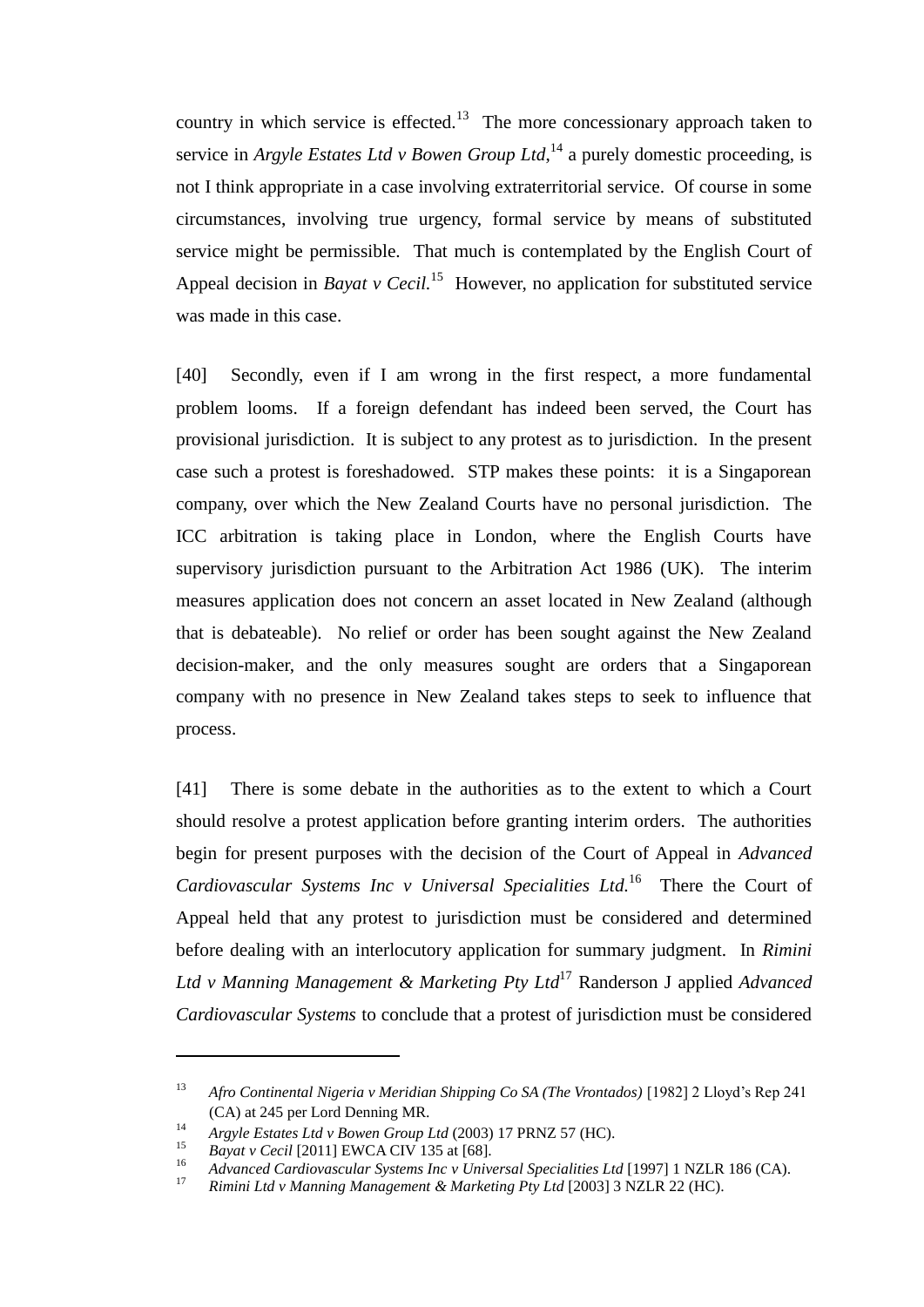and determined before any step is taken in the proceedings, including the granting of interim relief. Randerson J said: $18$ 

If the Court is satisfied it has no jurisdiction to hear and determine the proceeding, then it is obliged to dismiss it. If the Court were to entertain an interlocutory application, it would necessarily be accepting jurisdiction to hear and determine the proceeding. As the Court of Appeal points out, it would be difficult in those circumstances to see how the Court could, thereafter, logically decide that it had no jurisdiction.

[42] That approach was taken also by Heath J in *Hamilton v Infiniti Capital*  Andante Ltd.<sup>19</sup> In that case the plaintiff Hamilton sought an interim injunction to restrain the defendants (all Cayman Islands companies) from preventing him from exercising managerial functions. They protested jurisdiction. Heath J said: $^{20}$ 

In my view no real distinction can be drawn between a summary judgment application of the type to which the Court of Appeal referred in *Advanced Cardiovascular Systems* and an interim injunction application of the type in issue in this case. Both are interlocutory in nature. Further, it seems to me that nothing can turn, in substance, on whether the choice of law and forum clause refers to New Zealand or some overseas law or Court. In my view, *Advanced Cardiovascular Systems* is indistinguishable on the facts of this case and is the controlling authority.

So Heath J ruled that the protest must be determined first. In doing so he left open of the correctness or otherwise of an earlier High Court decision, *Dale v Jeffrey.* 21 That is a case on which DGC seeks to rely. It is however a case on its own particular facts. The defendants were New Zealand residents. As was noted in that case, it would be surprising if a New Zealand resident sued in New Zealand in relation to a contract formed in New Zealand could in fact raise *forum non conveniens* as a basis for precluding the Court taking interim steps. As the Court went on to say:  $2^2$ 

In this case the defendants are resident in New Zealand and have been served in New Zealand. There is, prima facie, jurisdiction. In the cases relied on by the defendant the companies were overseas entities served overseas and there was not, prima facie, jurisdiction. Given that there is a prima facie jurisdiction, I will proceed.

l

 $18$  At [39].

<sup>19</sup> *Hamilton v Infiniti Capital Andante Ltd* HC Auckland CIV 2008-404-2304, 7 May 2008.

 $\frac{20}{21}$  At [14].

<sup>21</sup> *Dale v Jeffrey* HC Auckland CIV 2007-404-2015, 24 April 2007.

<sup>&</sup>lt;sup>22</sup> At [12].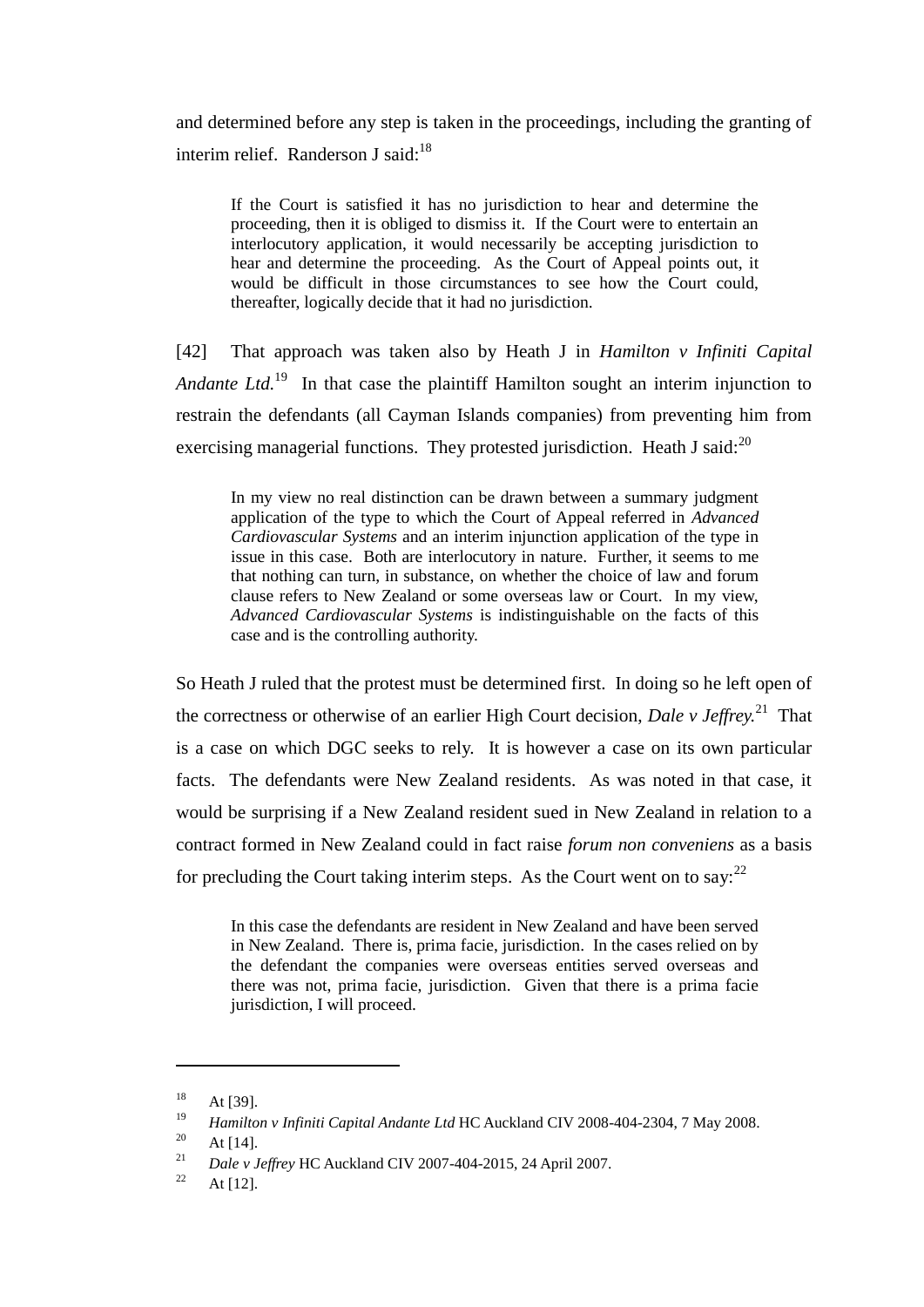[43] Even if that position were correct, the case is plainly distinguishable. I do not accept that in this case there is prima facie jurisdiction, even if that is a relevant concept. Mr McIntosh for DGC pointed to the existence of the statutory framework in the Arbitration Act, Article 9(2) in particular. But that can be said of many jurisdictions. There is a distinction between authority and jurisdiction. It cannot be said, as Mr McIntosh properly acknowledged, that the *forum non conveniens* argument foreshadowed by STP will fail. The Court is not today in a position to determine that application. Nor is it fair to STP that it should do so. STP must have the right to file a proper protest, and evidence in support of it. The Court will then consider whether it has jurisdiction. It should not now proceed on the basis that it should make interim orders, however innocuous they perhaps might be, on the basis it *might* have jurisdiction.

### *Whether interim measures are supportive of any relief sought in the arbitration?*

[44] A further difficulty standing in the way of DGC is that the application for interim measures in this case goes well beyond the scope of relief sought in the ICC arbitration.

[45] Article 9(2) authorises the High Court to exercise the same powers as the arbitral tribunal (extended it may be by s 12, as I have discussed). But its purpose in doing so is to support the arbitral process. It is not to grant relief of a kind not contemplated in that distinct proceeding. Or, at least, not essential to protect the integrity of the arbitral process. As Asher J said in *Safe Kids & Daily Supervision Ltd v McNeill:* 23

The Court will consider the grant of interim measures on the basis they should complement and facilitate the arbitration.

[46] The original notice of dispute, as I have mentioned at [15], foreshadowed injunctive relief. But that indication was not carried through in the reference drafted and filed by DGC's United States counsel. Mr Kalderimis was minded to describe the present application as, in effect, an application for a freezing order. I think that

<sup>23</sup> *Safe Kids & Daily Supervision Ltd v McNeill* [2012] 1 NZLR 714 (HC) at [18]. See also, generally, *Channel Tunnel Group Ltd v Balfour Beatty Construction Ltd* [1993] AC 334 (HL).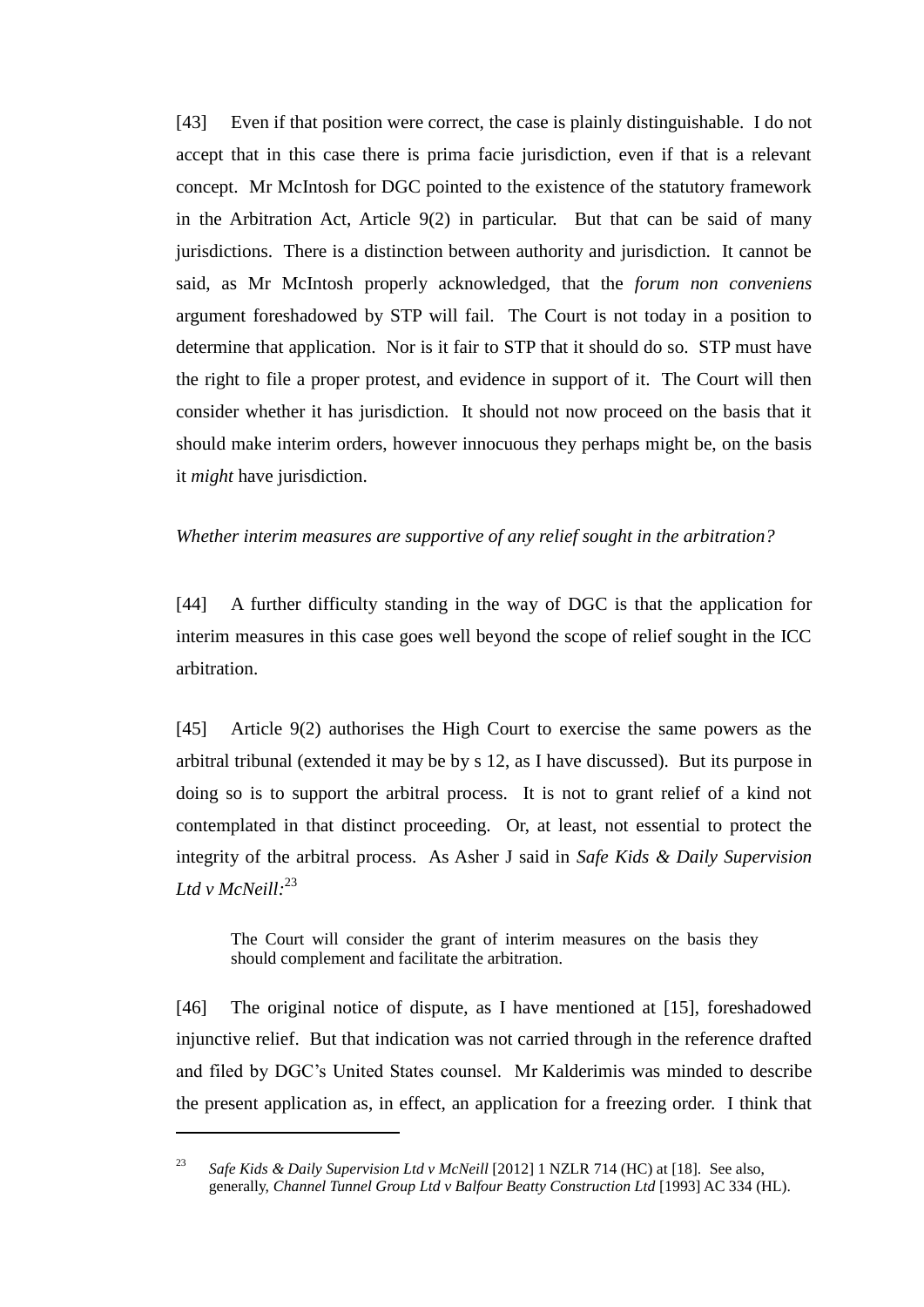characterisation is correct. But it is clear that the ICC arbitral reference filed by DGC proceeds on the basis that transfer has occurred, albeit unlawfully, and that apart from declaratory relief, what really is sought is damages. No injunctive relief is sought. I am informed that the ICC Commercial Arbitration Rules permit the granting of injunctive relief. There seems no reason therefore why that could not have been sought. The arbitration, in its present form at least, is confined in terms of active relief to damages.

[47] I conclude that the relief here sought lies beyond the scope of the relief sought in the arbitration, and is not essential to protect the integrity of that process. The latter conclusion draws in part on the next consideration.

## *Whether harm not adequately reparable by an award of damages is likely to result if interim measures are not granted?*

[48] This question – arising under Article  $17B(1)(a)$  – raises similar questions to the preceding topic. First, if the point of the arbitration is to obtain damages for an unlawful transfer said already to have occurred, and no injunctive relief is sought, it follows that in the arbitration at least an award of damages must be adequate.

[49] Secondly, DGC advances its case as to irreparable harm with a measure of diffidence. It is said that if ministerial consent were granted "it is possible that it could have the effect of extinguishing or seriously compromising DGC's rights". It is not clear to me that that is necessarily the case, inasmuch as Loyz (as Ms White herself deposes) appears to be an associated company of STP, shares common executives, and cannot be a bona fide transferee for value without notice. It is true that s 92(1) of the Crown Minerals Act 1991 provides:

A permit is neither real nor personal property.

That provision has not yet been the subject of judicial comment. However the same formulation is found, in relation to resource consents, in s 122(1) of the Resource Management Act 1991. It does not mean the permit is not a tradable asset, or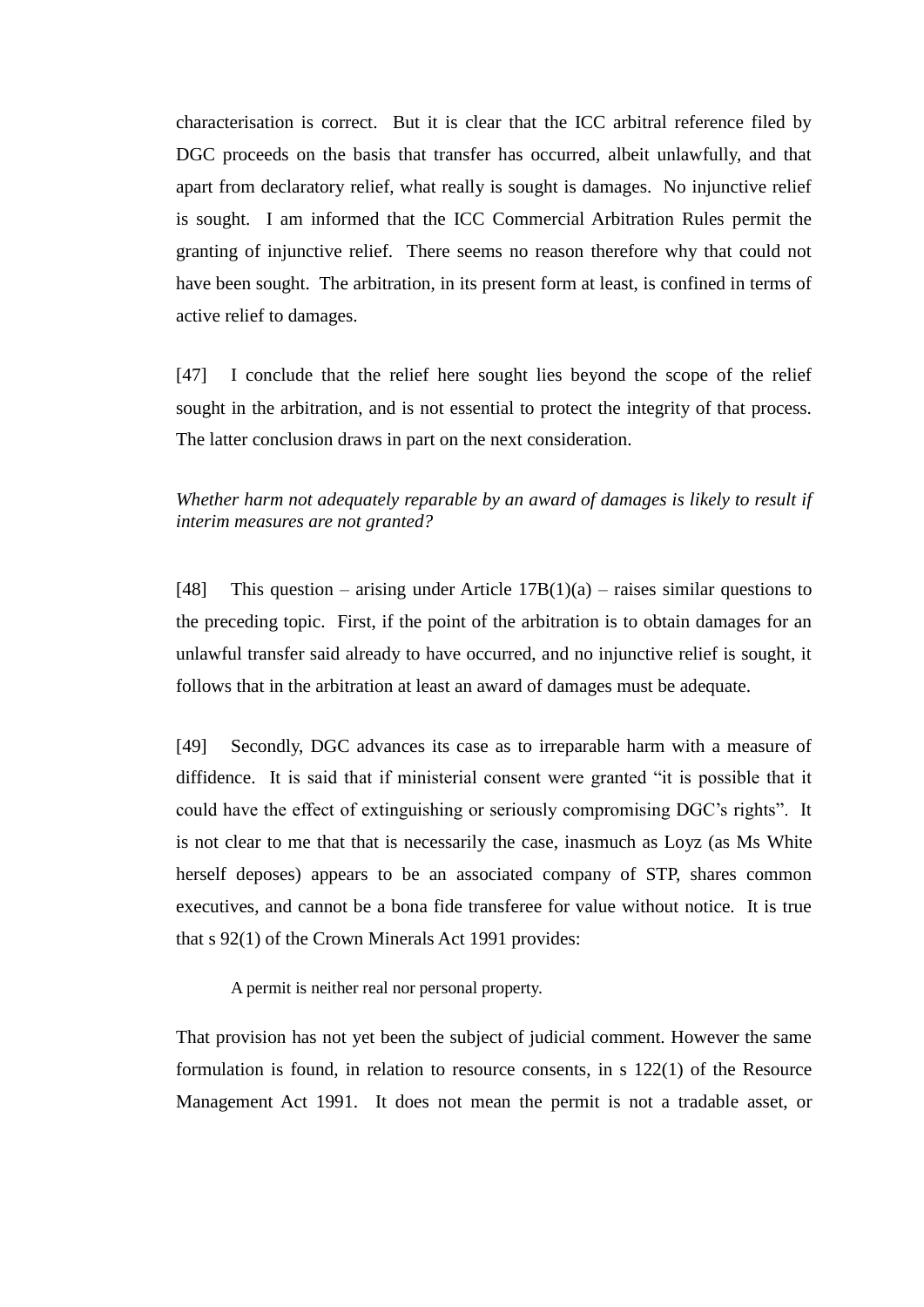incapable of protection against predators.<sup>24</sup> It does not for legal purposes have the ordinary status of realty or personalty. But I would take some convincing that the effect of the provision would be to prevent a party A, claiming a beneficial interest under a permit held by B, from claiming those rights as against a knowing transferee, C. If the rights exist, they can be protected. If they do not, because of s 92(1), then no harm is done. And nor does that provision prevent an action for interference with contractual relations being brought, in a qualifying jurisdiction, against C.

## *Whether that harm substantially outweighs the harm likely to result to STP if interim measures are granted?*

[50] In the balance of harms consideration under Article 17B(1)(b), two points appear to me to be important.

[51] First, because of the ex parte procedure in this case, it is not possible to examine the reality as to relative balance of harm. In particular, it is not possible to ascertain the effect of the granting of the measures sought on STP. When the application was for orders that it withdraw its application, clear potential prejudice arose from the fact that it would then need to renegotiate the underlying agreement with Loyz. Whether that would have been a demanding exercise or not is not clear.

[52] The position is ameliorated to some extent by the more nuanced relief now sought by DGC. It seeks an order that STP request delay by the Minister. The Minister accepted through counsel that that was a request he could dutifully meet. He owes no legal duty to anyone for present purposes but the applicant. That would perhaps have the effect of limiting the rigour of s 41(2). But the fact remains that we do not know the conditions in the agreement between STP and Loyz. And I do not think that STP can in present circumstances be criticised for that absence of information. Had this proceeding been conducted in a more orderly manner, the

 $\overline{a}$ 

<sup>24</sup> See e.g. *Aoraki Water Trust v Meridian Energy Ltd* [2005] 2 NZLR 268 (HC); *Armstrong v Public Trust* [2007] 2 NZLR 859 (HC); Toomey *It's Not Yours, It's Mine! The Security Interest Holder, The Mortgagee and Fixtures – A Powerful Cocktail* (2010) 12 Otago L Rev 369 at 386- 389.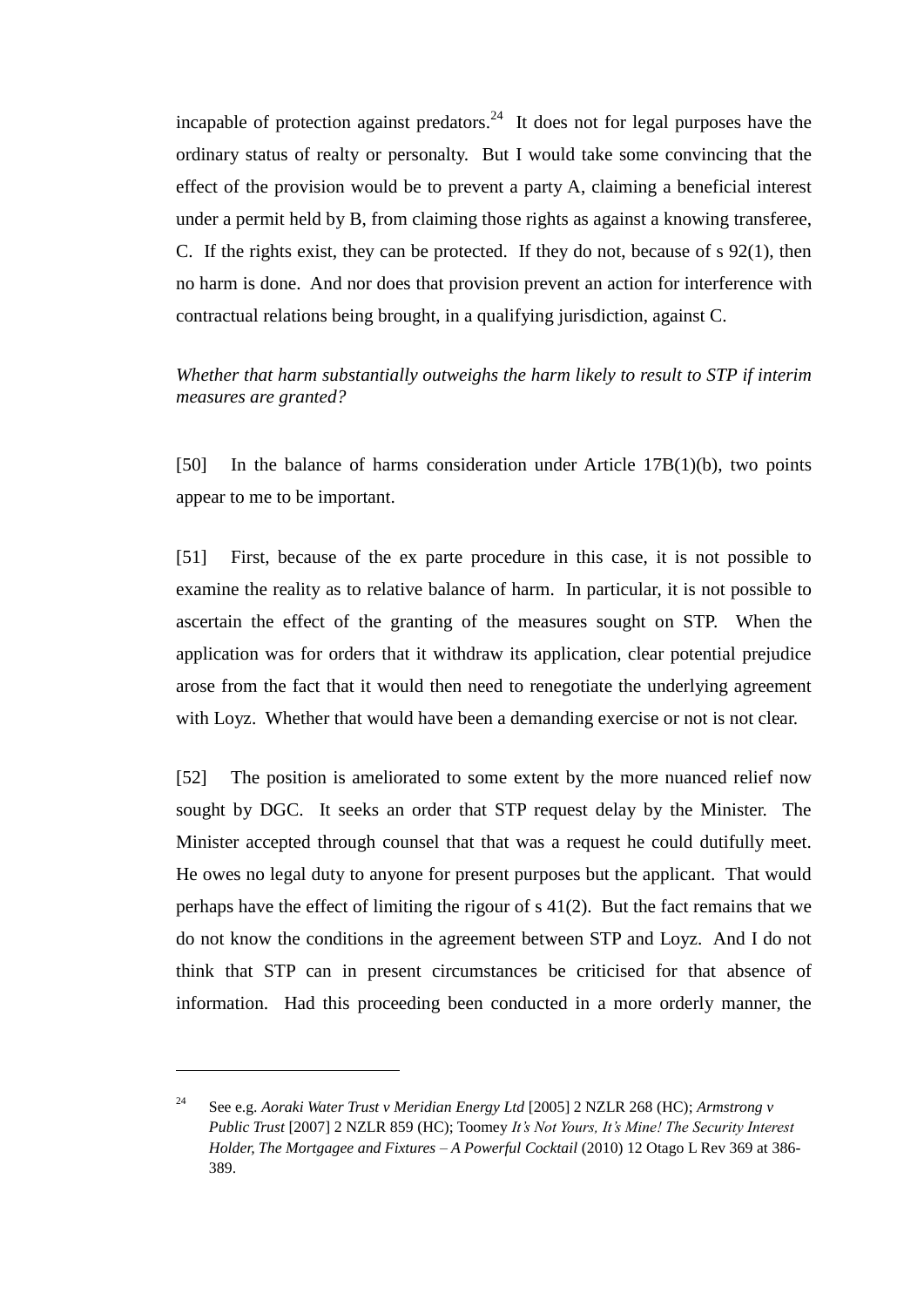Court might have been able to insist on it being put before the Court. The balance of harms could then have been weighed properly.

[53] Secondly, where interlocutory orders sought are in effect injunctive, High Court Rule 7.54 requires the filing of an undertaking as to damages. That in my view applies equally to an application for interim measures under Article 9(2) in support of an arbitration, the effect of which would be injunctive. Further, where the nature of the interim measure is effectively to impose a freezing order, then by parity of reasoning to the approach taken under Rule 32.2 the undertaking must offer real protection, must be one with substance behind it, and evidence (and if need be, security) must be given. There is nothing on the evidence before me to suggest that DGC is a company of real and extensive substance. It may have spent a substantial amount of money in the past on exploration activities (as Ms White deposes), but that says nothing about the state of its coffers now.

## *Whether there is a reasonable possibility that DGC will succeed on the merits of the claim?*

[54] Relatively little argument was addressed to this issue, which arises under Article 17B(1)(c). In *Safe Kids & Daily Supervision Limited v McNeill,<sup>25</sup>* Asher J considered the "reasonable possibility of success" threshold to be equivalent to the usual interim injunction test of "serious question to be tried". I agree.

[55] STP does not stake its defence on this ground. Its argument that the 2010 release (following the 2009 arbitration in issue) excludes any proprietary or other interests in the permit on the part of DGC is plainly difficult to reconcile with the 1 October 2011 operating committee minutes cited earlier.<sup>26</sup>

[56] I accept for present purposes that there is a reasonable possibility that DGC will succeed in the ICC arbitration.

<sup>&</sup>lt;sup>25</sup> *Safe Kids & Daily Supervision Limited v McNeill* [2012] 1 NZLR 714 (HC).

At  $[14]$ .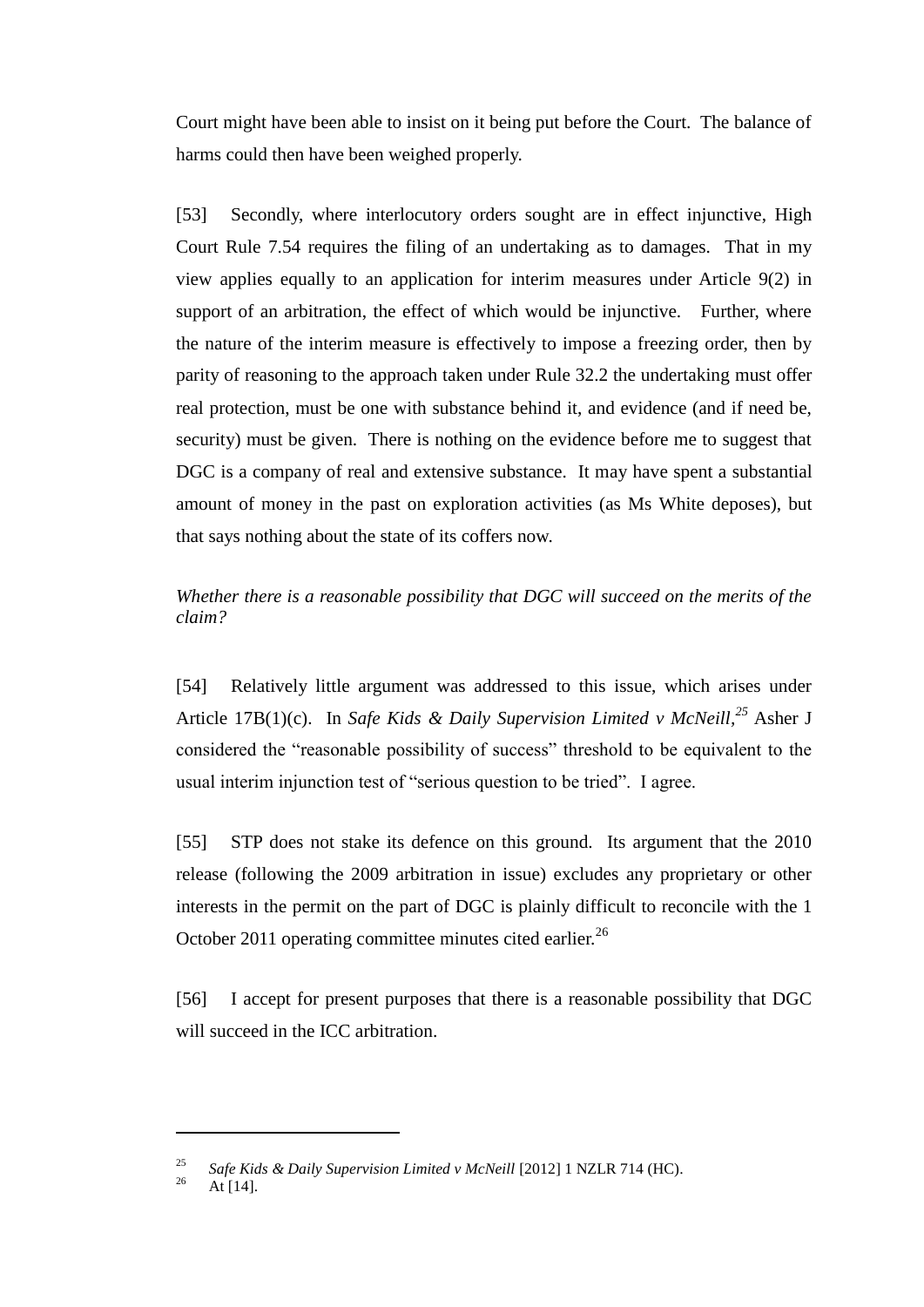#### *Delay*

[57] It is not clear where in the overall range of considerations under Article 17B, delay fits. But it is plainly a material consideration in relation to the granting of interim relief. Mr Kalderimis characterised the delay in this case as "egregious". It should be made clear that no criticism of Mr McIntosh can be made: he was reengaged in this matter only a few days ago.

[58] It is clear from the narrative given earlier that DGC became aware of the agreement in principle to the permit transfer in April 2012. It issued notices of dispute in June 2012. These foreshadowed the seeking of injunctive relief. It became aware, probably in August 2012 but certainly no later than early September, of the agreement made on 6 August 2012 for transfer of the permit to Loyz or its New Zealand subsidiary. DGC should therefore have been aware that an application for transfer would likely follow under s 41(2). Such application could be made no later than 6 November 2012, but was likely to be made well before then in accordance with usual commercial practice. Urgent ex parte injunction proceedings were threatened on 13 and 23 September 2012, but not pursued. The existence of the transfer application was plain from NZP&M's letter of 23 October 2012, and DGC itself drew that inference from the letter. It is not satisfactory in these circumstances for Ms White to depose that no steps were taken at that point because DGC did not know when the application had been made and how long NZP&M had already had to consider it.

[59] Where discretionary relief is involved, whether in equity, judicial review or under Article 9(2), delay may be defeating. In this case the extent of delay is profound. Its consequence is quite unsatisfactory. The Court is thereby asked to take shortcuts on jurisdiction and each of the considerations under Article 17B, other perhaps than Article  $17B(1)(c)$ . That in itself is reason to deny the interim measures sought.